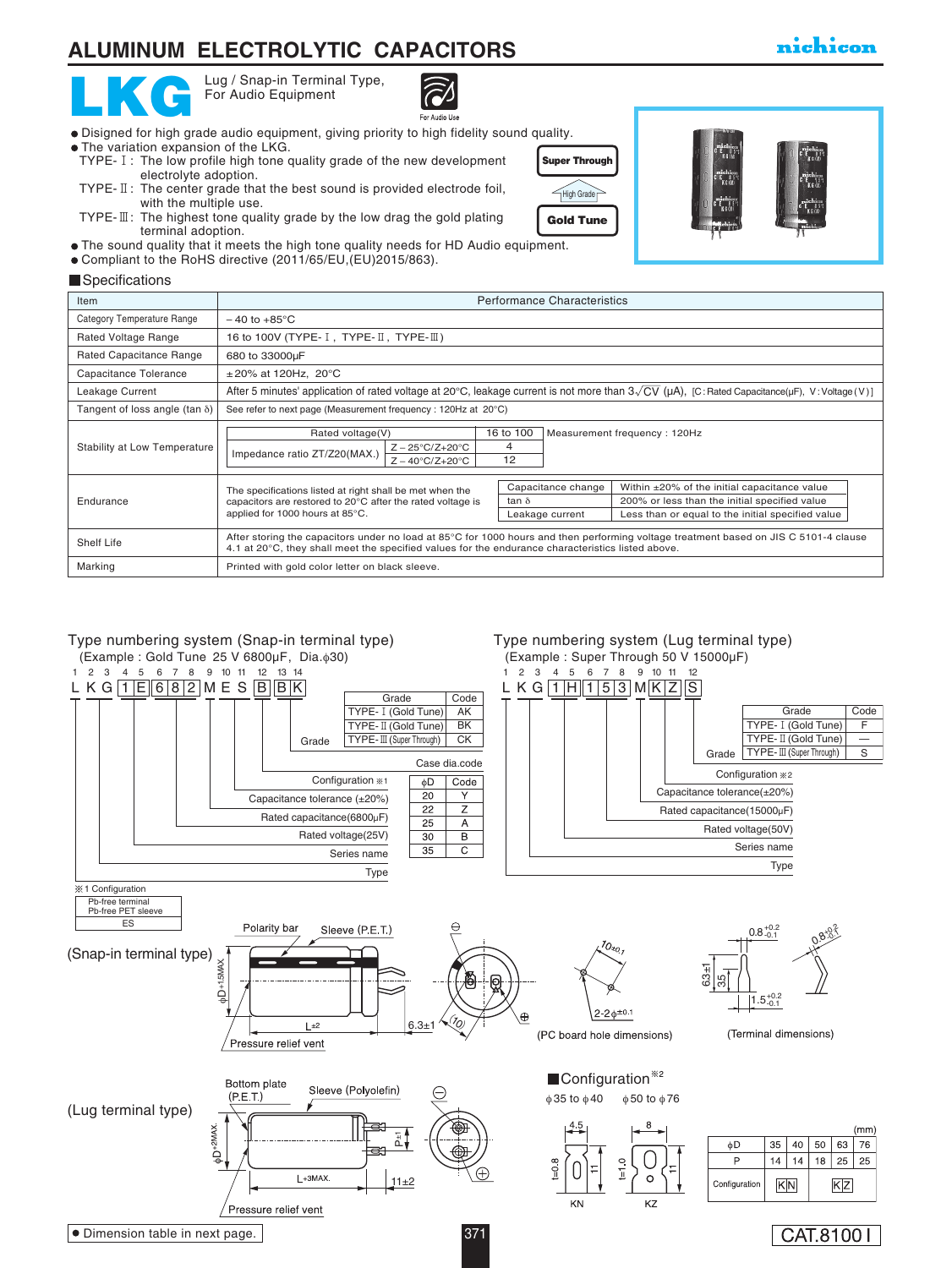

### Dimensions (Snap-in Terminal Type : Grade TYPE- I)

| 16V(1C)           |                          |                        |              |                |  |
|-------------------|--------------------------|------------------------|--------------|----------------|--|
| Cap.<br>$(\mu F)$ | Size<br>$\phi$ D × L(mm) | Rated ripple<br>(Arms) | $tan \delta$ | Code           |  |
| 4700              | $22 \times 20$           | 1.35                   | 0.35         | LKG1C472MESZAK |  |
| 5600              | $20 \times 25$           | 1.45                   | 0.35         | LKG1C562MESYAK |  |
| 6800              | $25 \times 20$           | 1.70                   | 0.35         | LKG1C682MESAAK |  |
| 8200              | $20 \times 30$           | 1.90                   | 0.35         | LKG1C822MESYAK |  |
|                   | $22 \times 25$           | 1.90                   | 0.35         | LKG1C822MESZAK |  |
|                   | $20 \times 35$           | 2.05                   | 0.35         | LKG1C103MESYAK |  |
| 10000             | $22 \times 30$           | 2.05                   | 0.35         | LKG1C103MESZAK |  |
|                   | $25 \times 25$           | 2.00                   | 0.35         | LKG1C103MESAAK |  |
|                   | $30 \times 20$           | 2.10                   | 0.35         | LKG1C103MESBAK |  |
|                   | $20 \times 40$           | 2.25                   | 0.35         | LKG1C123MESYAK |  |
| 12000             | $22 \times 35$           | 2.20                   | 0.35         | LKG1C123MESZAK |  |
|                   | $25 \times 30$           | 2.15                   | 0.35         | LKG1C123MESAAK |  |
|                   | $35 \times 20$           | 2.10                   | 0.35         | LKG1C123MESCAK |  |
|                   | $20 \times 45$           | 2.60                   | 0.35         | LKG1C153MESYAK |  |
| 15000             | $22 \times 40$           | 2.50                   | 0.35         | LKG1C153MESZAK |  |
|                   | $25 \times 35$           | 2.40                   | 0.35         | LKG1C153MESAAK |  |
|                   | $30 \times 25$           | 2.50                   | 0.35         | LKG1C153MESBAK |  |
|                   | $22 \times 45$           | 2.80                   | 0.35         | LKG1C183MESZAK |  |
| 18000             | $25 \times 40$           | 2.60                   | 0.35         | LKG1C183MESAAK |  |
|                   | $30 \times 30$           | 2.65                   | 0.35         | LKG1C183MESBAK |  |
|                   | $25 \times 45$           | 2.95                   | 0.35         | LKG1C223MESAAK |  |
| 22000             | $30 \times 35$           | 2.90                   | 0.35         | LKG1C223MESBAK |  |
|                   | $35 \times 25$           | 2.90                   | 0.35         | LKG1C223MESCAK |  |
|                   | $25 \times 50$           | 3.40                   | 0.45         | LKG1C273MESAAK |  |
| 27000             | $30 \times 40$           | 3.25                   | 0.45         | LKG1C273MESBAK |  |
|                   | $35 \times 30$           | 3.35                   | 0.45         | LKG1C273MESCAK |  |
|                   | $30 \times 45$           | 3.70                   | 0.57         | LKG1C333MESBAK |  |
| 33000             | $35 \times 35$           | 3.65                   | 0.57         | LKG1C333MESCAK |  |

| 35V(1V)                |                          |                        |              |                |  |
|------------------------|--------------------------|------------------------|--------------|----------------|--|
| Cap.<br>$(\mu F)$      | Size<br>$\phi$ D × L(mm) | Rated ripple<br>(Arms) | $tan \delta$ | Code           |  |
| 2200<br>$22 \times 20$ |                          | 1.45                   | 0.30         | LKG1V222MESZAK |  |
|                        | $20 \times 25$           | 1.60                   | 0.30         | LKG1V272MESYAK |  |
| 2700                   | $25 \times 20$           | 1.55                   | 0.30         | LKG1V272MESAAK |  |
|                        | $20 \times 30$           | 1.75                   | 0.30         | LKG1V332MESYAK |  |
| 3300                   | $22 \times 25$           | 1.75                   | 0.30         | LKG1V332MESZAK |  |
| 3900                   | $30 \times 20$           | 1.85                   | 0.30         | LKG1V392MESBAK |  |
|                        | $20 \times 35$           | 2.20                   | 0.30         | LKG1V472MESYAK |  |
| 4700                   | $22 \times 30$           | 2.20                   | 0.30         | LKG1V472MESZAK |  |
|                        | $25 \times 25$           | 2.15                   | 0.30         | LKG1V472MESAAK |  |
|                        | $20 \times 40$           | 2.40                   | 0.30         | LKG1V562MESYAK |  |
|                        | $22 \times 35$           | 2.35                   | 0.30         | LKG1V562MESZAK |  |
| 5600                   | $25 \times 30$           | 2.25                   | 0.30         | LKG1V562MESAAK |  |
|                        | $35 \times 20$           | 2.25                   | 0.30         | LKG1V562MESCAK |  |
|                        | $20 \times 50$           | 2.50                   | 0.30         | LKG1V682MESYAK |  |
| 6800                   | $22 \times 40$           | 2.60                   | 0.30         | LKG1V682MESZAK |  |
|                        | $30 \times 25$           | 2.60                   | 0.30         | LKG1V682MESBAK |  |
|                        | $22 \times 45$           | 2.90                   | 0.30         | LKG1V822MESZAK |  |
| 8200                   | $25 \times 40$           | 2.70                   | 0.30         | LKG1V822MESAAK |  |
|                        | $30 \times 30$           | 2.75                   | 0.30         | LKG1V822MESBAK |  |
|                        | $25 \times 45$           | 3.05                   | 0.30         | LKG1V103MESAAK |  |
| 10000                  | $30 \times 35$           | 3.00                   | 0.30         | LKG1V103MESBAK |  |
|                        | $35 \times 25$           | 3.20                   | 0.30         | LKG1V103MESCAK |  |
|                        | $25 \times 50$           | 3.45                   | 0.30         | LKG1V123MESAAK |  |
| 12000                  | $30 \times 40$           | 3.30                   | 0.30         | LKG1V123MESBAK |  |
|                        | $35 \times 30$           | 3.40                   | 0.30         | LKG1V123MESCAK |  |
|                        | $30 \times 45$           | 3.80                   | 0.30         | LKG1V153MESBAK |  |
| 15000                  | $35 \times 35$           | 3.80                   | 0.30         | LKG1V153MESCAK |  |
|                        | $30 \times 50$           | 4.30                   | 0.30         | LKG1V183MESBAK |  |
| 18000                  | $35 \times 40$           | 4.15                   | 0.30         | LKG1V183MESCAK |  |
| 22000                  | $35 \times 45$           | 4.70                   | 0.30         | LKG1V223MESCAK |  |

|                   | 25V(1E)                         |                        |       |                |  |  |
|-------------------|---------------------------------|------------------------|-------|----------------|--|--|
| Cap.<br>$(\mu F)$ | <b>Size</b><br>$\phi$ D × L(mm) | Rated ripple<br>(Arms) | tan δ | Code           |  |  |
| 3300              | $22 \times 20$                  | 1.50                   | 0.30  | LKG1E332MESZAK |  |  |
|                   | $20 \times 25$                  | 1.60                   | 0.30  | LKG1E392MESYAK |  |  |
| 3900              | $25 \times 20$                  | 1.55                   | 0.30  | LKG1E392MESAAK |  |  |
| 4700              | $20 \times 30$                  | 1.70                   | 0.30  | LKG1E472MESYAK |  |  |
|                   | $22 \times 25$                  | 1.70                   | 0.30  | LKG1E472MESZAK |  |  |
| 5600              | $30 \times 20$                  | 1.85                   | 0.30  | LKG1E562MESBAK |  |  |
|                   | $20 \times 35$                  | 2.20                   | 0.30  | LKG1E682MESYAK |  |  |
| 6800              | $22 \times 30$                  | 2.20                   | 0.30  | LKG1E682MESZAK |  |  |
|                   | $25 \times 25$                  | 2.15                   | 0.30  | LKG1E682MESAAK |  |  |
|                   | $20 \times 40$                  | 2.40                   | 0.30  | LKG1E822MESYAK |  |  |
| 8200              | $22 \times 35$                  | 2.35                   | 0.30  | LKG1E822MESZAK |  |  |
|                   | $25 \times 30$                  | 2.30                   | 0.30  | LKG1E822MESAAK |  |  |
|                   | $35 \times 20$                  | 2.25                   | 0.30  | LKG1E822MESCAK |  |  |
|                   | $20 \times 50$                  | 2.55                   | 0.30  | LKG1E103MESYAK |  |  |
| 10000             | $22 \times 40$                  | 2.65                   | 0.30  | LKG1E103MESZAK |  |  |
|                   | $25 \times 35$                  | 2.50                   | 0.30  | LKG1E103MESAAK |  |  |
|                   | $30 \times 25$                  | 2.65                   | 0.30  | LKG1E103MESBAK |  |  |
|                   | $22 \times 45$                  | 2.90                   | 0.30  | LKG1E123MESZAK |  |  |
| 12000             | $25 \times 40$                  | 2.75                   | 0.30  | LKG1E123MESAAK |  |  |
|                   | $30 \times 30$                  | 2.80                   | 0.30  | LKG1E123MESBAK |  |  |
|                   | $35 \times 25$                  | 2.65                   | 0.30  | LKG1E123MESCAK |  |  |
| 15000             | $25 \times 45$                  | 3.15                   | 0.30  | LKG1E153MESAAK |  |  |
|                   | $30 \times 35$                  | 3.10                   | 0.30  | LKG1E153MESBAK |  |  |
|                   | $25 \times 50$                  | 3.55                   | 0.30  | LKG1E183MESAAK |  |  |
| 18000             | $30 \times 40$                  | 3.40                   | 0.30  | LKG1E183MESBAK |  |  |
|                   | $35 \times 30$                  | 3.50                   | 0.30  | LKG1E183MESCAK |  |  |
| 22000             | $30 \times 45$                  | 3.85                   | 0.30  | LKG1E223MESBAK |  |  |
|                   | $35 \times 35$                  | 3.85                   | 0.30  | LKG1E223MESCAK |  |  |
| 27000             | $35 \times 40$                  | 4.30                   | 0.40  | LKG1E273MESCAK |  |  |
| 33000             | $35 \times 45$                  | 4.85                   | 0.52  | LKG1E333MESCAK |  |  |

| 50V(1H)           |                                 |                        |       |                |  |
|-------------------|---------------------------------|------------------------|-------|----------------|--|
| Cap.<br>$(\mu F)$ | <b>Size</b><br>$\phi$ D × L(mm) | Rated ripple<br>(Arms) | tan δ | Code           |  |
| 1500              | $22 \times 20$                  | 1.55                   | 0.30  | LKG1H152MESZAK |  |
| 1800              | $20 \times 25$                  | 1.70                   | 0.30  | LKG1H182MESYAK |  |
|                   | $25 \times 20$                  | 1.65                   | 0.30  | LKG1H182MESAAK |  |
|                   | $20 \times 30$                  | 1.85                   | 0.30  | LKG1H222MESYAK |  |
| 2200              | $22 \times 25$                  | 1.85                   | 0.30  | LKG1H222MESZAK |  |
|                   | $20 \times 35$                  | 2.00                   | 0.30  | LKG1H272MESYAK |  |
| 2700              | $22 \times 30$                  | 2.00                   | 0.30  | LKG1H272MESZAK |  |
|                   | $25 \times 25$                  | 1.95                   | 0.30  | LKG1H272MESAAK |  |
|                   | $30 \times 20$                  | 2.05                   | 0.30  | LKG1H272MESBAK |  |
| 3300              | $20 \times 40$                  | 2.25                   | 0.30  | LKG1H332MESYAK |  |
|                   | $22 \times 35$                  | 2.20                   | 0.30  | LKG1H332MESZAK |  |
|                   | $20 \times 45$                  | 2.45                   | 0.30  | LKG1H392MESYAK |  |
|                   | $22 \times 40$                  | 2.35                   | 0.30  | LKG1H392MESZAK |  |
| 3900              | $25 \times 30$                  | 2.50                   | 0.30  | LKG1H392MESAAK |  |
|                   | $30 \times 25$                  | 2.35                   | 0.30  | LKG1H392MESBAK |  |
|                   | $35 \times 20$                  | 2.45                   | 0.30  | LKG1H392MESCAK |  |
|                   | $20 \times 50$                  | 2.75                   | 0.30  | LKG1H472MESYAK |  |
| 4700              | $22 \times 45$                  | 2.60                   | 0.30  | LKG1H472MESZAK |  |
|                   | $25 \times 35$                  | 2.70                   | 0.30  | LKG1H472MESAAK |  |
|                   | $22 \times 50$                  | 2.90                   | 0.30  | LKG1H562MESZAK |  |
| 5600              | $25 \times 40$                  | 2.90                   | 0.30  | LKG1H562MESAAK |  |
|                   | $30 \times 30$                  | 3.00                   | 0.30  | LKG1H562MESBAK |  |
|                   | $35 \times 25$                  | 2.85                   | 0.30  | LKG1H562MESCAK |  |
| 6800              | $25 \times 45$                  | 3.30                   | 0.30  | LKG1H682MESAAK |  |
|                   | $30 \times 35$                  | 3.25                   | 0.30  | LKG1H682MESBAK |  |
| 8200              | $30 \times 40$                  | 3.55                   | 0.30  | LKG1H822MESBAK |  |
|                   | $35 \times 30$                  | 3.65                   | 0.30  | LKG1H822MESCAK |  |
| 10000             | $30 \times 45$                  | 4.00                   | 0.30  | LKG1H103MESBAK |  |
|                   | $35 \times 35$                  | 4.00                   | 0.30  | LKG1H103MESCAK |  |
| 12000             | $35 \times 40$                  | 4.35                   | 0.30  | LKG1H123MESCAK |  |
| 15000             | $35 \times 50$                  | 4.70                   | 0.30  | LKG1H153MESCAK |  |

Rated ripple current (Arms) at 85°C 120Hz

372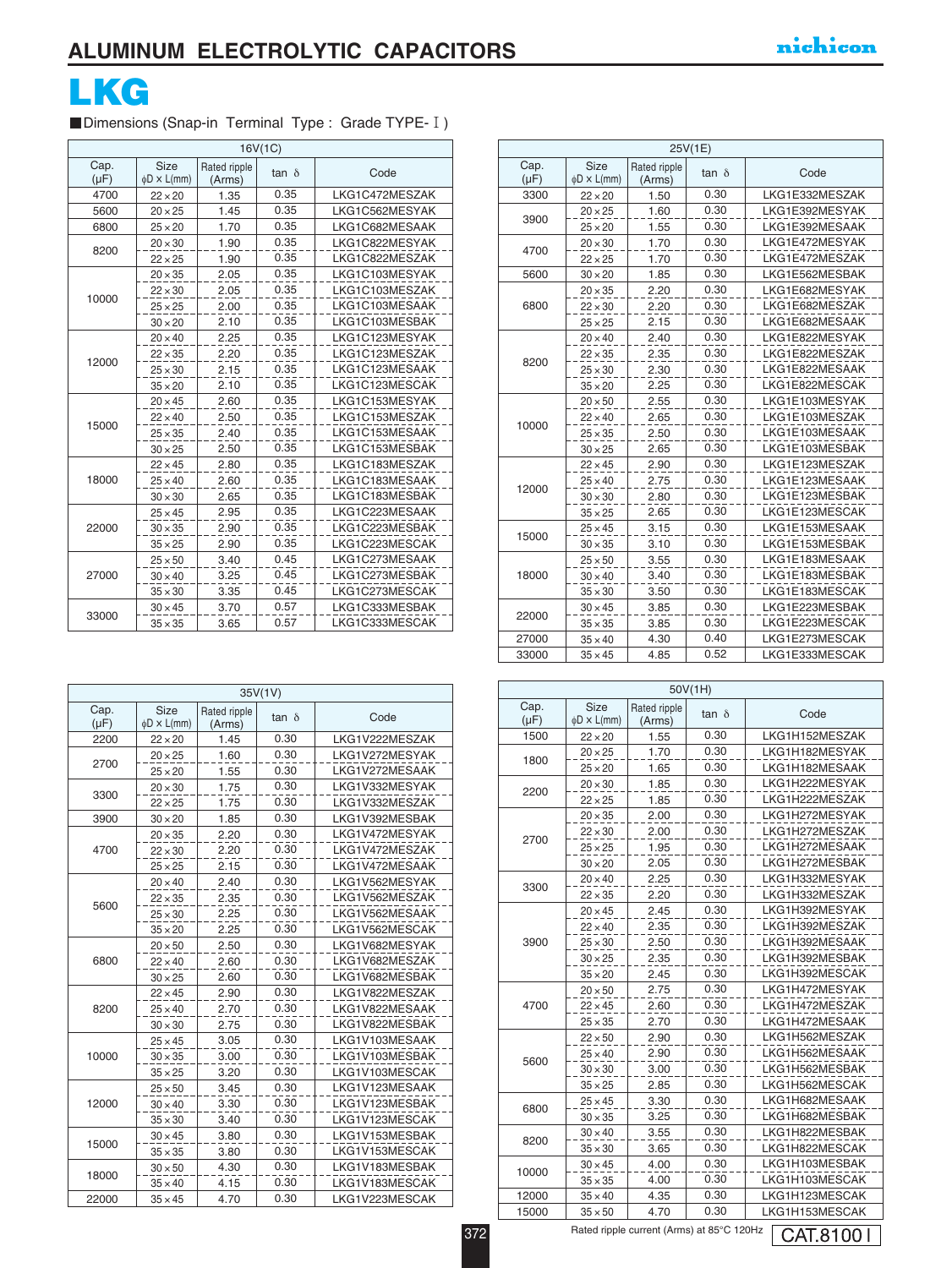

Dimensions (Snap-in Terminal Type : Grade TYPE- I)

| 63V(1J)           |                          |                        |              |                |  |
|-------------------|--------------------------|------------------------|--------------|----------------|--|
| Cap.<br>$(\mu F)$ | Size<br>$\phi$ D × L(mm) | Rated ripple<br>(Arms) | tan $\delta$ | Code           |  |
| 820               | $22 \times 20$           | 1.30                   | 0.30         | LKG1J821MESZAK |  |
| 1000              | $20 \times 25$           | 1.45                   | 0.30         | LKG1J102MESYAK |  |
| 1200              | $25 \times 20$           | 1.65                   | 0.30         | LKG1J122MESAAK |  |
|                   | $20 \times 30$           | 1.90                   | 0.30         | LKG1J152MESYAK |  |
| 1500              | $22 \times 25$           | 1.90                   | 0.30         | LKG1J152MESZAK |  |
|                   | $20 \times 35$           | 2.05                   | 0.30         | LKG1J182MESYAK |  |
|                   | $22 \times 30$           | 2.00                   | 0.30         | LKG1J182MESZAK |  |
| 1800              | $25 \times 25$           | 2.00                   | 0.30         | LKG1J182MESAAK |  |
|                   | $30 \times 20$           | 2.05                   | 0.30         | LKG1J182MESBAK |  |
|                   | $20 \times 40$           | 2.25                   | 0.30         | LKG1J222MESYAK |  |
|                   | $22 \times 35$           | 2.20                   | 0.30         | LKG1J222MESZAK |  |
| 2200              | $25 \times 30$           | 2.15                   | 0.30         | LKG1J222MESAAK |  |
|                   | $35 \times 20$           | 2.10                   | 0.30         | LKG1J222MESCAK |  |
|                   | $20 \times 50$           | 2.40                   | 0.30         | LKG1J272MESYAK |  |
|                   | $22 \times 40$           | 2.45                   | 0.30         | LKG1J272MESZAK |  |
| 2700              | $25 \times 35$           | 2.35                   | 0.30         | LKG1J272MESAAK |  |
|                   | $30 \times 25$           | 2.50                   | 0.30         | LKG1J272MESBAK |  |
|                   | $22 \times 45$           | 2.80                   | 0.30         | LKG1J332MESZAK |  |
| 3300              | $25 \times 40$           | 2.60                   | 0.30         | LKG1J332MESAAK |  |
|                   | $30 \times 30$           | 2.70                   | 0.30         | LKG1J332MESBAK |  |
|                   | $25 \times 45$           | 2.85                   | 0.30         | LKG1J392MESAAK |  |
| 3900              | $30 \times 35$           | 2.85                   | 0.30         | LKG1J392MESBAK |  |
|                   | $35 \times 25$           | 3.00                   | 0.30         | LKG1J392MESCAK |  |
|                   | $25 \times 50$           | 3.20                   | 0.30         | LKG1J472MESAAK |  |
| 4700              | $30 \times 40$           | 3.10                   | 0.30         | LKG1J472MESBAK |  |
|                   | $35 \times 30$           | 3.20                   | 0.30         | LKG1J472MESCAK |  |
| 5600              | $30 \times 45$           | 3.45                   | 0.30         | LKG1J562MESBAK |  |
|                   | $35 \times 35$           | 3.40                   | 0.30         | LKG1J562MESCAK |  |
|                   | $30 \times 50$           | 3.90                   | 0.30         | LKG1J682MESBAK |  |
| 6800              | $35 \times 40$           | 3.75                   | 0.30         | LKG1J682MESCAK |  |
| 8200              | $35 \times 45$           | 4.20                   | 0.30         | LKG1J822MESCAK |  |
| 10000             | $35 \times 50$           | 4.80                   | 0.30         | LKG1J103MESCAK |  |

| 100V(2A)          |                          |                        |              |                |  |  |
|-------------------|--------------------------|------------------------|--------------|----------------|--|--|
| Cap.<br>$(\mu F)$ | Size<br>$\phi$ D × L(mm) | Rated ripple<br>(Arms) | $tan \delta$ | Code           |  |  |
| 680               | $20 \times 30$           | 1.70                   | 0.25         | LKG2A681MESYAK |  |  |
|                   | $22 \times 25$           | 1.75                   | 0.25         | LKG2A681MESZAK |  |  |
|                   | $20 \times 35$           | 1.85                   | 0.25         | LKG2A821MESYAK |  |  |
| 820               | $22 \times 30$           | 1.85                   | 0.25         | LKG2A821MESZAK |  |  |
|                   | $25 \times 25$           | 1.80                   | 0.25         | LKG2A821MESAAK |  |  |
|                   | $30 \times 20$           | 1.90                   | 0.25         | LKG2A821MESBAK |  |  |
| 1000              | $20 \times 40$           | 2.05                   | 0.25         | LKG2A102MESYAK |  |  |
|                   | $20 \times 45$           | 2.30                   | 0.25         | LKG2A122MESYAK |  |  |
|                   | $22 \times 40$           | 2.20                   | 0.25         | LKG2A122MESZAK |  |  |
| 1200              | $25 \times 30$           | 2.35                   | 0.25         | LKG2A122MESAAK |  |  |
|                   | $30 \times 25$           | 2.20                   | 0.25         | LKG2A122MESBAK |  |  |
|                   | $35 \times 20$           | 2.30                   | 0.25         | LKG2A122MESCAK |  |  |
|                   | $20 \times 50$           | 2.65                   | 0.25         | LKG2A152MESYAK |  |  |
| 1500              | $22 \times 45$           | 2.55                   | 0.25         | LKG2A152MESZAK |  |  |
|                   | $25 \times 35$           | 2.60                   | 0.25         | LKG2A152MESAAK |  |  |
|                   | $22 \times 50$           | 2.85                   | 0.25         | LKG2A182MESZAK |  |  |
|                   | $25 \times 40$           | 2.85                   | 0.25         | LKG2A182MESAAK |  |  |
| 1800              | $30 \times 30$           | 2.90                   | 0.25         | LKG2A182MESBAK |  |  |
|                   | $35 \times 25$           | 2.75                   | 0.25         | LKG2A182MESCAK |  |  |
|                   | $25 \times 45$           | 3.20                   | 0.25         | LKG2A222MESAAK |  |  |
| 2200              | $30 \times 35$           | 3.20                   | 0.25         | LKG2A222MESBAK |  |  |
|                   | $35 \times 30$           | 3.00                   | 0.25         | LKG2A222MESCAK |  |  |
| 2700              | $30 \times 40$           | 3.55                   | 0.25         | LKG2A272MESBAK |  |  |
|                   | $35 \times 35$           | 3.25                   | 0.25         | LKG2A272MESCAK |  |  |
| 3300              | $30 \times 50$           | 3.75                   | 0.25         | LKG2A332MESBAK |  |  |
| 3900              | $35 \times 40$           | 4.30                   | 0.25         | LKG2A392MESCAK |  |  |
| 4700              | $35 \times 50$           | 4.50                   | 0.25         | LKG2A472MESCAK |  |  |

| 80V(1K)           |                                 |                        |              |                |  |
|-------------------|---------------------------------|------------------------|--------------|----------------|--|
| Cap.<br>$(\mu F)$ | <b>Size</b><br>$\phi$ D × L(mm) | Rated ripple<br>(Arms) | $tan \delta$ | Code           |  |
|                   | $20 \times 25$                  | 1.70                   | 0.25         | LKG1K821MESYAK |  |
| 820               | $25 \times 20$                  | 1.65                   | 0.25         | LKG1K821MESAAK |  |
| 1000              | $20 \times 30$                  | 1.80                   | 0.25         | LKG1K102MESYAK |  |
|                   | $22 \times 25$                  | 1.85                   | 0.25         | LKG1K102MESZAK |  |
|                   | $20 \times 35$                  | 1.95                   | 0.25         | LKG1K122MESYAK |  |
|                   | $22 \times 30$                  | 1.95                   | 0.25         | LKG1K122MESZAK |  |
| 1200              | $25 \times 25$                  | 1.90                   | 0.25         | LKG1K122MESAAK |  |
|                   | $30 \times 20$                  | 2.00                   | 0.25         | LKG1K122MESBAK |  |
|                   | $20 \times 40$                  | 2.20                   | 0.25         | LKG1K152MESYAK |  |
| 1500              | $22 \times 35$                  | 2.15                   | 0.25         | LKG1K152MESZAK |  |
|                   | $25 \times 30$                  | 2.10                   | 0.25         | LKG1K152MESAAK |  |
|                   | $20 \times 45$                  | 2.45                   | 0.25         | LKG1K182MESYAK |  |
| 1800              | $22 \times 40$                  | 2.35                   | 0.25         | LKG1K182MESZAK |  |
|                   | $30 \times 25$                  | 2.40                   | 0.25         | LKG1K182MESBAK |  |
|                   | $35 \times 20$                  | 2.50                   | 0.25         | LKG1K182MESCAK |  |
|                   | $22 \times 45$                  | 2.70                   | 0.25         | LKG1K222MESZAK |  |
| 2200              | $25 \times 35$                  | 2.75                   | 0.25         | LKG1K222MESAAK |  |
|                   | $30 \times 30$                  | 2.55                   | 0.25         | LKG1K222MESBAK |  |
|                   | $30 \times 35$                  | 2.80                   | 0.25         | LKG1K272MESBAK |  |
| 2700              | $35 \times 25$                  | 3.00                   | 0.25         | LKG1K272MESCAK |  |
|                   | $25 \times 50$                  | 3.25                   | 0.25         | LKG1K332MESAAK |  |
| 3300              | $30 \times 40$                  | 3.15                   | 0.25         | LKG1K332MESBAK |  |
|                   | $35 \times 30$                  | 3.20                   | 0.25         | LKG1K332MESCAK |  |
|                   | $30 \times 45$                  | 3.45                   | 0.25         | LKG1K392MESBAK |  |
| 3900              | $35 \times 35$                  | 3.40                   | 0.25         | LKG1K392MESCAK |  |
|                   | $30 \times 45$                  | 3.85                   | 0.25         | LKG1K472MESBAK |  |
| 4700              | $35 \times 40$                  | 3.75                   | 0.25         | LKG1K472MESCAK |  |
| 5600              | $35 \times 45$                  | 4.10                   | 0.25         | LKG1K562MESCAK |  |
| 6800              | $35 \times 50$                  | 4.65                   | 0.25         | LKG1K682MESCAK |  |

Rated ripple current (Arms) at 85°C 120Hz

373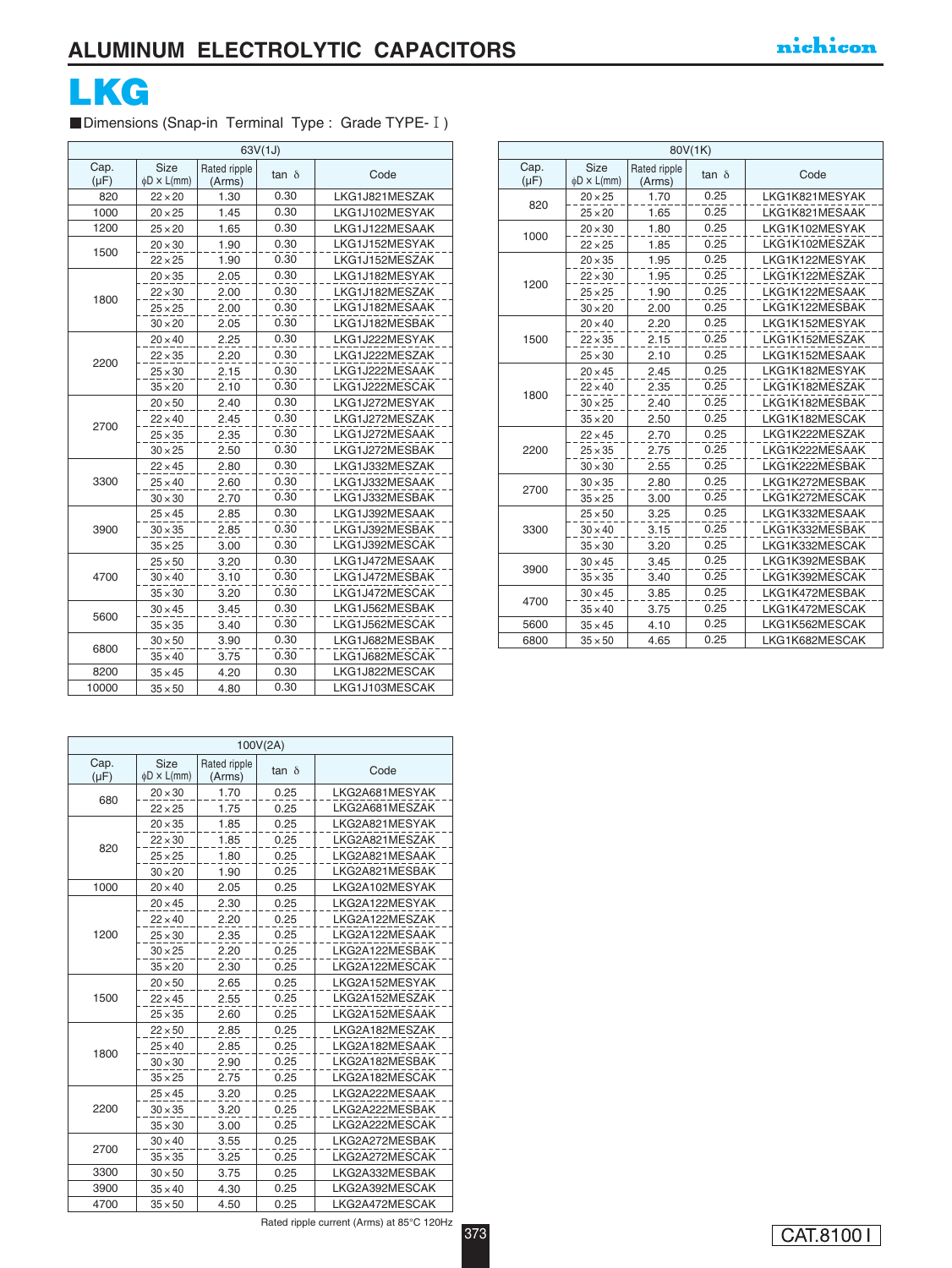### **ALUMINUM ELECTROLYTIC CAPACITORS**



Dimensions (Snap-in Terminal Type : Grade TYPE-II)

| 16V(1C)                |                                 |                                |              |                |  |  |
|------------------------|---------------------------------|--------------------------------|--------------|----------------|--|--|
| Cap.<br>$(\mu F)$      | <b>Size</b><br>$\phi$ D × L(mm) | Rated ripple<br>(Arms)         | $tan \delta$ | Code           |  |  |
| 2200                   | $20 \times 20$                  | 1.10                           | 0.35         | LKG1C222MESYBK |  |  |
| 3300<br>$22 \times 20$ |                                 | 1.50                           | 0.35         | LKG1C332MESZBK |  |  |
|                        | $20 \times 25$                  | 1.55                           | 0.35         | LKG1C392MESYBK |  |  |
| 3900                   | $25 \times 20$                  | 1.55                           | 0.35         | LKG1C392MESABK |  |  |
|                        | $20 \times 30$                  | 1.75                           | 0.35         | LKG1C472MESYBK |  |  |
| 4700                   | $22 \times 25$                  | 1.75                           | 0.35         | LKG1C472MESZBK |  |  |
| 5600                   | $30 \times 20$                  | 1.85                           | 0.35         | LKG1C562MESBBK |  |  |
|                        | $20 \times 35$                  | 2.20                           | 0.35         | LKG1C682MESYBK |  |  |
| 6800                   | $22 \times 30$                  | 2.20                           | 0.35         | LKG1C682MESZBK |  |  |
|                        | $25 \times 25$                  | 2.15                           | 0.35         | LKG1C682MESABK |  |  |
|                        | $20 \times 40$                  | 2.40                           | 0.35         | LKG1C822MESYBK |  |  |
|                        | $22 \times 35$                  | 2.40                           | 0.35         | LKG1C822MESZBK |  |  |
| 8200                   | $25 \times 30$                  | 2.30                           | 0.35         | LKG1C822MESABK |  |  |
|                        | $35 \times 20$                  | 2.25                           | 0.35         | LKG1C822MESCBK |  |  |
|                        | $20 \times 50$                  | 2.65                           | 0.35         | LKG1C103MESYBK |  |  |
|                        | $22 \times 40$                  | 2.65                           | 0.35         | LKG1C103MESZBK |  |  |
| 10000                  | $25 \times 35$                  | 2.45                           | 0.35         | LKG1C103MESABK |  |  |
|                        | $30 \times 25$                  | 2.50                           | 0.35         | LKG1C103MESBBK |  |  |
|                        | $22 \times 50$                  | 2.75                           | 0.35         | LKG1C123MESZBK |  |  |
|                        | $25 \times 40$                  | 2.75                           | 0.35         | LKG1C123MESABK |  |  |
| 12000                  | $30 \times 30$                  | 2.75                           | 0.35         | LKG1C123MESBBK |  |  |
|                        | $35 \times 25$                  | 2.60                           | 0.35         | LKG1C123MESCBK |  |  |
| 15000                  | $25 \times 45$                  | 3.10                           | 0.35         | LKG1C153MESABK |  |  |
|                        | $30 \times 35$                  | 3.10                           | 0.35         | LKG1C153MESBBK |  |  |
|                        | $25 \times 50$                  | 3.50                           | 0.35         | LKG1C183MESABK |  |  |
| 18000                  | $30 \times 40$                  | 3.40                           | 0.35         | LKG1C183MESBBK |  |  |
|                        | $35 \times 30$                  | 3.45                           | 0.35         | LKG1C183MESCBK |  |  |
|                        | $30 \times 45$                  | 3.80                           | 0.35         | LKG1C223MESBBK |  |  |
| 22000                  | $35 \times 35$                  | 3.80                           | 0.35         | LKG1C223MESCBK |  |  |
|                        | $30 \times 50$                  | 4.25                           | 0.45         | LKG1C273MESBBK |  |  |
| 27000                  | $35 \times 40$                  | 4.25                           | 0.45         | LKG1C273MESCBK |  |  |
| 33000                  | $35 \times 45$                  | 4.50                           | 0.57         | LKG1C333MESCBK |  |  |
|                        |                                 |                                |              |                |  |  |
|                        | 35V(1V)                         |                                |              |                |  |  |
| Cap.<br>$(1, \square)$ | <b>Size</b><br>$AD \vee$ $(mm)$ | Rated ripple<br>$(\Lambda, m)$ | tan $\delta$ | Code           |  |  |

| Cap.<br>$(\mu F)$ | <b>Size</b><br>$\phi$ D × L(mm) | Rated ripple<br>(Arms) | Code<br>$tan \delta$ |                | 820   |  |
|-------------------|---------------------------------|------------------------|----------------------|----------------|-------|--|
| 1200              | $22 \times 20$                  | 1.30                   | 0.30                 | LKG1V122MESZBK | 1000  |  |
| 1500              | $20 \times 25$                  | 1.40                   | 0.30                 | LKG1V152MESYBK |       |  |
|                   | $22 \times 25$                  | 1.55                   | 0.30                 | LKG1V182MESZBK | 1200  |  |
| 1800              | $25 \times 20$                  | 1.65                   | 0.30                 | LKG1V182MESABK |       |  |
| 2200              | $20 \times 30$                  | 1.75                   | 0.30                 | LKG1V222MESYBK |       |  |
|                   | $20 \times 35$                  | 2.05                   | 0.30                 | LKG1V272MESYBK | 1500  |  |
|                   | $22 \times 30$                  | 2.05                   | 0.30                 | LKG1V272MESZBK |       |  |
| 2700              | $25 \times 25$                  | 2.00                   | 0.30                 | LKG1V272MESABK | 1800  |  |
|                   | $30 \times 20$                  | 2.05                   | 0.30                 | LKG1V272MESBBK |       |  |
|                   | $20 \times 40$                  | 2.25                   | 0.30                 | LKG1V332MESYBK | 2200  |  |
| 3300              | $22 \times 35$                  | 2.25                   | 0.30                 | LKG1V332MESZBK |       |  |
|                   | $25 \times 30$                  | 2.20                   | 0.30                 | LKG1V332MESABK |       |  |
|                   | $20 \times 45$                  | 2.40                   | 0.30                 | LKG1V392MESYBK |       |  |
|                   | $22 \times 40$                  | 2.40                   | 0.30                 | LKG1V392MESZBK | 2700  |  |
| 3900              | $25 \times 35$                  | 2.30                   | 0.30                 | LKG1V392MESABK |       |  |
|                   | $30 \times 25$                  | 2.40                   | 0.30                 | LKG1V392MESBBK |       |  |
|                   | $35 \times 20$                  | 2.50                   | 0.30                 | LKG1V392MESCBK |       |  |
|                   | $22 \times 45$                  | 2.70                   | 0.30                 | LKG1V472MESZBK | 3300  |  |
| 4700              | $30 \times 30$                  | 2.55                   | 0.30                 | LKG1V472MESBBK |       |  |
|                   | $22 \times 50$                  | 3.00                   | 0.30                 | LKG1V562MESZBK |       |  |
| 5600              | $25 \times 40$                  | 3.00                   | 0.30                 | LKG1V562MESABK | 3900  |  |
|                   | $35 \times 25$                  | 2.85                   | 0.30                 | LKG1V562MESCBK |       |  |
|                   | $25 \times 50$                  | 3.10                   | 0.30                 | LKG1V682MESABK |       |  |
| 6800              | $30 \times 35$                  | 3.30                   | 0.30                 | LKG1V682MESBBK | 4700  |  |
|                   | $35 \times 30$                  | 3.05                   | 0.30                 | LKG1V682MESCBK |       |  |
|                   | $30 \times 40$                  | 3.60                   | 0.30                 | LKG1V822MESBBK | 5600  |  |
| 8200              | $35 \times 35$                  | 3.30                   | 0.30                 | LKG1V822MESCBK |       |  |
|                   | $30 \times 50$                  | 3.80                   | 0.30                 | LKG1V103MESBBK | 6800  |  |
| 10000             | $35 \times 40$                  | 3.70                   | 0.30                 | LKG1V103MESCBK |       |  |
| 12000             | $35 \times 45$                  | 4.10                   | 0.30                 | LKG1V123MESCBK | 8200  |  |
| 15000             | $35 \times 50$                  | 4.80                   | 0.30                 | LKG1V153MESCBK | 10000 |  |
|                   |                                 |                        |                      |                |       |  |

|               | 25V(1E)                          |              |              |                                  |  |
|---------------|----------------------------------|--------------|--------------|----------------------------------|--|
| Cap.          | <b>Size</b>                      | Rated ripple | $tan \delta$ | Code                             |  |
| $(\mu F)$     | $\phi$ D × L(mm)                 | (Arms)       |              |                                  |  |
| 1800          | $20 \times 20$                   | 1.35         | 0.30         | LKG1E182MESYBK                   |  |
| 2200          | $20 \times 25$                   | 1.50         | 0.30         | LKG1E222MESYBK                   |  |
|               | $25 \times 20$                   | 1.50         | 0.30         | LKG1E222MESABK                   |  |
| 2700          | $20 \times 30$                   | 1.70         | 0.30         | LKG1E272MESYBK                   |  |
|               | $22 \times 25$                   | 1.70         | 0.30         | LKG1E272MESZBK                   |  |
|               | $20 \times 35$                   | 1.80         | 0.30         | LKG1E332MESYBK                   |  |
| 3300          | $22 \times 30$                   | 1.80         | 0.30         | LKG1E332MESZBK                   |  |
|               | $30 \times 20$                   | 1.85         | 0.30         | LKG1E332MESBBK                   |  |
| 3900          | $25 \times 25$                   | 2.10         | 0.30         | LKG1E392MESABK                   |  |
|               | $20 \times 45$                   | 2.30         | 0.30         | LKG1E472MESYBK                   |  |
| 4700          | $22 \times 35$                   | 2.30         | 0.30         | LKG1E472MESZBK                   |  |
|               | $25 \times 30$                   | 2.25         | 0.30         | LKG1E472MESABK                   |  |
|               | $35 \times 20$                   | 2.20         | 0.30         | LKG1E472MESCBK                   |  |
|               | $20 \times 50$                   | 2.50         | 0.30         | LKG1E562MESYBK                   |  |
|               | $22 \times 40$                   | 2.50         | 0.30         | LKG1E562MESZBK                   |  |
| 5600          | $25 \times 35$                   | 2.40         | 0.30         | LKG1E562MESABK                   |  |
|               | $30 \times 25$                   | 2.50         | 0.30         | LKG1E562MESBBK                   |  |
|               | $22 \times 50$                   | 2.65         | 0.30         | LKG1E682MESZBK                   |  |
| 6800          | $25 \times 40$                   | 2.65         | 0.30         | LKG1E682MESABK                   |  |
|               | $30 \times 30$                   | 2.65         | 0.30         | LKG1E682MESBBK                   |  |
|               | $25 \times 45$                   | 2.90         | 0.30         | LKG1E822MESABK                   |  |
| 8200          | $30 \times 35$                   | 2.85         | 0.30         | LKG1E822MESBBK                   |  |
|               | $35 \times 25$                   | 3.05         | 0.30         | LKG1E822MESCBK                   |  |
|               | $25 \times 50$                   | 3.30         | 0.30         | LKG1E103MESABK                   |  |
| 10000         | $30 \times 40$                   | 3.30         | 0.30         | LKG1E103MESBBK                   |  |
|               | $35 \times 30$                   | 3.30         | 0.30         | LKG1E103MESCBK                   |  |
|               | $30 \times 45$                   | 3.55         | 0.30         | LKG1E123MESBBK                   |  |
| 12000         |                                  |              | 0.30         | LKG1E123MESCBK                   |  |
|               | $35 \times 35$                   | 3.50         | 0.30         | LKG1E153MESBBK                   |  |
| 15000         | $30 \times 50$                   | 4.15         | 0.30         |                                  |  |
|               | $35 \times 40$                   | 4.00         | 0.30         | LKG1E153MESCBK                   |  |
| 18000         | $35 \times 45$                   | 4.45         |              | LKG1E183MESCBK                   |  |
|               |                                  |              | 50V(1H)      |                                  |  |
|               |                                  |              |              |                                  |  |
| Cap.          | Size                             | Rated ripple |              |                                  |  |
| $(\mu F)$     | $\phi$ D × L(mm)                 | (Arms)       | $tan \delta$ | Code                             |  |
| 820           | $22 \times 20$                   | 1.00         | 0.30         | LKG1H821MESZBK                   |  |
|               | $20 \times 25$                   | 1.50         | 0.30         | LKG1H102MESYBK                   |  |
| 1000          | $25 \times 20$                   | 1.50         | 0.30         | LKG1H102MESABK                   |  |
|               | $20 \times 30$                   | 1.65         | 0.30         | LKG1H122MESYBK                   |  |
| 1200          | $22 \times 25$                   | 1.65         | 0.30         | LKG1H122MESZBK                   |  |
|               | $20 \times 35$                   | 1.80         | 0.30         | LKG1H152MESYBK                   |  |
| 1500          | $22 \times 30$                   | 1.80         | 0.30         | LKG1H152MESZBK                   |  |
|               | $30 \times 20$                   | 1.80         | 0.30         | LKG1H152MESBBK                   |  |
| 1800          | $25 \times 25$                   | 2.15         | 0.30         | LKG1H182MESABK                   |  |
|               | $20 \times 45$                   | 2.35         | 0.30         | LKG1H222MESYBK                   |  |
|               | $22 \times 35$                   | 2.35         | 0.30         | LKG1H222MESZBK                   |  |
| 2200          | $25 \times 30$                   | 2.30         | 0.30         | LKG1H222MESABK                   |  |
|               | $35 \times 20$                   | 2.25         | 0.30         | LKG1H222MESCBK                   |  |
|               | $20 \times 50$                   | 2.45         | 0.30         | LKG1H272MESYBK                   |  |
|               | $22 \times 45$                   | 2.45         | 0.30         | LKG1H272MESZBK                   |  |
| 2700          | $25 \times 35$                   | 2.50         | 0.30         | LKG1H272MESABK                   |  |
|               | $30 \times 25$                   | 2.60         | 0.30         | LKG1H272MESBBK                   |  |
|               | $22 \times 50$                   | 2.80         | 0.30         | LKG1H332MESZBK                   |  |
| 3300          | $25 \times 40$                   | 2.80         | 0.30         | LKG1H332MESABK                   |  |
|               | $30 \times 30$                   | 2.80         | 0.30         | LKG1H332MESBBK                   |  |
|               | $25 \times 45$                   | 3.00         | 0.30         | LKG1H392MESABK                   |  |
| 3900          | $30 \times 35$                   | 3.00         | 0.30         | LKG1H392MESBBK                   |  |
|               | $35 \times 25$                   | 3.15         | 0.30         | LKG1H392MESCBK                   |  |
|               | $25 \times 50$                   | 3.40         | 0.30         | LKG1H472MESABK                   |  |
| 4700          | $30 \times 40$                   |              | 0.30         | LKG1H472MESBBK                   |  |
|               |                                  | 3.30         | 0.30         | LKG1H472MESCBK                   |  |
|               | $35 \times 30$                   | 3.35         |              |                                  |  |
| 5600          | $30 \times 45$                   | 3.60         | 0.30         | LKG1H562MESBBK                   |  |
|               | $35 \times 35$                   | 3.60         | 0.30         | LKG1H562MESCBK                   |  |
| 6800          | $30 \times 50$                   | 4.10         | 0.30         | LKG1H682MESBBK                   |  |
|               | $35 \times 40$                   | 3.95         | 0.30         | LKG1H682MESCBK                   |  |
| 8200<br>10000 | $35 \times 45$<br>$35 \times 50$ | 4.40<br>5.05 | 0.30<br>0.30 | LKG1H822MESCBK<br>LKG1H103MESCBK |  |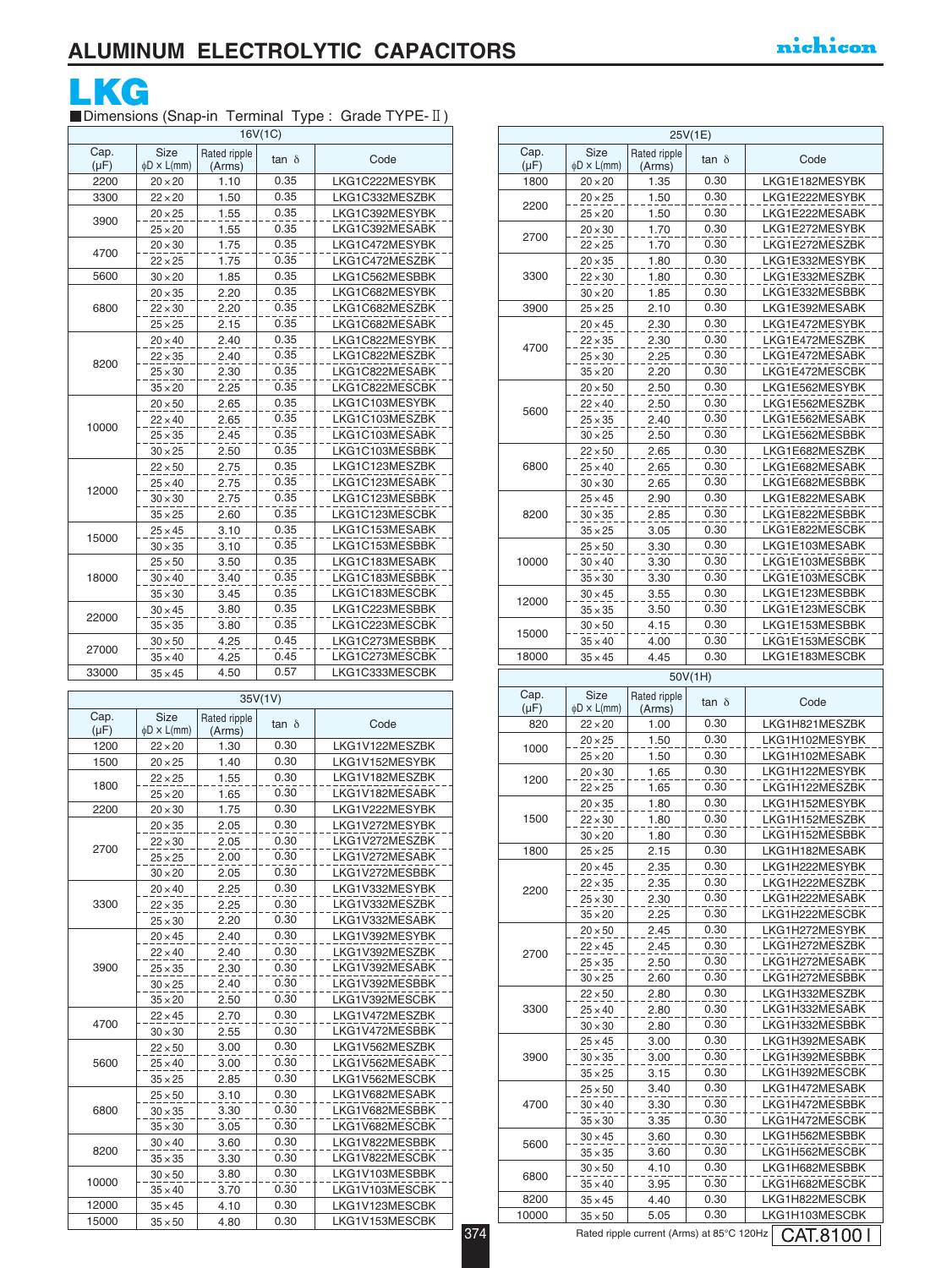

#### Dimensions (Snap-in Terminal Type : Grade TYPE-II)

| 63V(1J)           |                          |                        |              |                |  |
|-------------------|--------------------------|------------------------|--------------|----------------|--|
| Cap.<br>$(\mu F)$ | Size<br>$\phi$ D × L(mm) | Rated ripple<br>(Arms) | $tan \delta$ | Code           |  |
| 820               | $20 \times 25$           | 1.65                   | 0.30         | LKG1J821MESYBK |  |
|                   | $25 \times 20$           | 1.65                   | 0.30         | LKG1J821MESABK |  |
|                   | $20 \times 30$           | 1.85                   | 0.30         | LKG1J102MESYBK |  |
| 1000              | $22 \times 25$           | 1.85                   | 0.30         | LKG1J102MESZBK |  |
|                   | $20 \times 35$           | 1.95                   | 0.30         | LKG1J122MESYBK |  |
| 1200              | $22 \times 30$           | 1.95                   | 0.30         | LKG1J122MESZBK |  |
|                   | $25 \times 25$           | 1.90                   | 0.30         | LKG1J122MESABK |  |
|                   | $30 \times 20$           | 1.95                   | 0.30         | LKG1J122MESBBK |  |
|                   | $20 \times 40$           | 2.15                   | 0.30         | LKG1J152MESYBK |  |
| 1500              | $22 \times 35$           | 2.15                   | 0.30         | LKG1J152MESZBK |  |
|                   | $25 \times 30$           | 2.10                   | 0.30         | LKG1J152MESABK |  |
|                   | $20 \times 45$           | 2.35                   | 0.30         | LKG1J182MESYBK |  |
| 1800              | $22 \times 40$           | 2.35                   | 0.30         | LKG1J182MESZBK |  |
|                   | $30 \times 25$           | 2.35                   | 0.30         | LKG1J182MESBBK |  |
|                   | $35 \times 20$           | 2.45                   | 0.30         | LKG1J182MESCBK |  |
|                   | $22 \times 45$           | 2.70                   | 0.30         | LKG1J222MESZBK |  |
| 2200              | $25 \times 35$           | 2.75                   | 0.30         | LKG1J222MESABK |  |
|                   | $30 \times 30$           | 2.50                   | 0.30         | LKG1J222MESBBK |  |
|                   | $25 \times 45$           | 2.80                   | 0.30         | LKG1J272MESABK |  |
| 2700              | $30 \times 35$           | 2.75                   | 0.30         | LKG1J272MESBBK |  |
|                   | $35 \times 25$           | 2.95                   | 0.30         | LKG1J272MESCBK |  |
|                   | $25 \times 50$           | 3.20                   | 0.30         | LKG1J332MESABK |  |
| 3300              | $30 \times 40$           | 3.20                   | 0.30         | LKG1J332MESBBK |  |
|                   | $35 \times 30$           | 3.15                   | 0.30         | LKG1J332MESCBK |  |
| 3900              | $30 \times 45$           | 3.35                   | 0.30         | LKG1J392MESBBK |  |
|                   | $35 \times 35$           | 3.35                   | 0.30         | LKG1J392MESCBK |  |
| 4700              | $30 \times 50$           | 3.80                   | 0.30         | LKG1J472MESBBK |  |
| 5600              | $35 \times 40$           | 4.35                   | 0.30         | LKG1J562MESCBK |  |
| 6800              | $35 \times 50$           | 4.60                   | 0.30         | LKG1J682MESCBK |  |

| 80V(1K)           |                                 |                        |              |                |  |  |
|-------------------|---------------------------------|------------------------|--------------|----------------|--|--|
| Cap.<br>$(\mu F)$ | <b>Size</b><br>$\phi$ D × L(mm) | Rated ripple<br>(Arms) | $tan \delta$ | Code           |  |  |
|                   | $20 \times 35$                  | 2.05                   | 0.25         | LKG1K821MESYBK |  |  |
| 820               | $22 \times 30$                  | 2.05                   | 0.25         | LKG1K821MESZBK |  |  |
|                   | $25 \times 25$                  | 2.00                   | 0.25         | LKG1K821MESABK |  |  |
|                   | $30 \times 20$                  | 2.05                   | 0.25         | LKG1K821MESBBK |  |  |
|                   | $20 \times 45$                  | 2.20                   | 0.25         | LKG1K102MESYBK |  |  |
|                   | $22 \times 35$                  | 2.20                   | 0.25         | LKG1K102MESZBK |  |  |
| 1000              | $25 \times 30$                  | 2.15                   | 0.25         | LKG1K102MESABK |  |  |
|                   | $35 \times 20$                  | 2.10                   | 0.25         | LKG1K102MESCBK |  |  |
|                   | $20 \times 50$                  | 2.45                   | 0.25         | LKG1K122MESYBK |  |  |
|                   | $22 \times 40$                  | 2.45                   | 0.25         | LKG1K122MESZBK |  |  |
| 1200              | $25 \times 35$                  | 2.30                   | 0.25         | LKG1K122MESABK |  |  |
|                   | $30 \times 25$                  | 2.40                   | 0.25         | LKG1K122MESBBK |  |  |
|                   | $22 \times 50$                  | 2.60                   | 0.25         | LKG1K152MESZBK |  |  |
| 1500              | $25 \times 40$                  | 2.65                   | 0.25         | LKG1K152MESABK |  |  |
|                   | $30 \times 30$                  | 2.65                   | 0.25         | LKG1K152MESBBK |  |  |
|                   | $25 \times 45$                  | 2.85                   | 0.25         | LKG1K182MESABK |  |  |
| 1800              | $30 \times 35$                  | 2.85                   | 0.25         | LKG1K182MESBBK |  |  |
|                   | $35 \times 25$                  | 3.00                   | 0.25         | LKG1K182MESCBK |  |  |
|                   | $25 \times 50$                  | 3.25                   | 0.25         | LKG1K222MESABK |  |  |
| 2200              | $30 \times 40$                  | 3.15                   | 0.25         | LKG1K222MESBBK |  |  |
|                   | $35 \times 30$                  | 3.25                   | 0.25         | LKG1K222MESCBK |  |  |
|                   | $30 \times 45$                  | 3.60                   | 0.25         | LKG1K272MESBBK |  |  |
| 2700              | $35 \times 35$                  | 3.55                   | 0.25         | LKG1K272MESCBK |  |  |
|                   | $30 \times 50$                  | 4.10                   | 0.25         | LKG1K332MESBBK |  |  |
| 3300              | $35 \times 40$                  | 3.95                   | 0.25         | LKG1K332MESCBK |  |  |
| 3900              | $35 \times 45$                  | 4.35                   | 0.25         | LKG1K392MESCBK |  |  |
| 4700              | $35 \times 50$                  | 4.85                   | 0.25         | LKG1K472MESCBK |  |  |

| 100V(2A)          |                          |                        |              |                |  |  |
|-------------------|--------------------------|------------------------|--------------|----------------|--|--|
| Cap.<br>$(\mu F)$ | Size<br>$\phi$ D × L(mm) | Rated ripple<br>(Arms) | $tan \delta$ | Code           |  |  |
|                   | $20 \times 40$           | 2.15                   | 0.25         | LKG2A681MESYBK |  |  |
| 680               | $22 \times 35$           | 2.15                   | 0.25         | LKG2A681MESZBK |  |  |
|                   | $25 \times 30$           | 2.10                   | 0.25         | LKG2A681MESABK |  |  |
|                   | $20 \times 45$           | 2.40                   | 0.25         | LKG2A821MESYBK |  |  |
| 820               | $22 \times 40$           | 2.40                   | 0.25         | LKG2A821MESZBK |  |  |
|                   | $30 \times 25$           | 2.35                   | 0.25         | LKG2A821MESBBK |  |  |
|                   | $35 \times 20$           | 2.45                   | 0.25         | LKG2A821MESCBK |  |  |
| 1000              | $22 \times 45$           | 2.70                   | 0.25         | LKG2A102MESZBK |  |  |
|                   | $25 \times 35$           | 2.75                   | 0.25         | LKG2A102MESABK |  |  |
|                   | $22 \times 50$           | 3.00                   | 0.25         | LKG2A122MESZBK |  |  |
| 1200              | $25 \times 40$           | 2.75                   | 0.25         | LKG2A122MESABK |  |  |
|                   | $30 \times 30$           | 3.05                   | 0.25         | LKG2A122MESBBK |  |  |
|                   | $35 \times 25$           | 2.90                   | 0.25         | LKG2A122MESCBK |  |  |
|                   | $25 \times 50$           | 3.20                   | 0.25         | LKG2A152MESABK |  |  |
| 1500              | $30 \times 35$           | 3.40                   | 0.25         | LKG2A152MESBBK |  |  |
|                   | $35 \times 30$           | 3.20                   | 0.25         | LKG2A152MESCBK |  |  |
|                   | $30 \times 40$           | 3.70                   | 0.25         | LKG2A182MESBBK |  |  |
| 1800              | $35 \times 35$           | 3.40                   | 0.25         | LKG2A182MESCBK |  |  |
|                   | $30 \times 50$           | 3.95                   | 0.25         | LKG2A222MESBBK |  |  |
| 2200              | $35 \times 40$           | 3.80                   | 0.25         | LKG2A222MESCBK |  |  |
| 2700              | $35 \times 45$           | 4.30                   | 0.25         | LKG2A272MESCBK |  |  |
| 3300              | $35 \times 50$           | 4.95                   | 0.25         | LKG2A332MESCBK |  |  |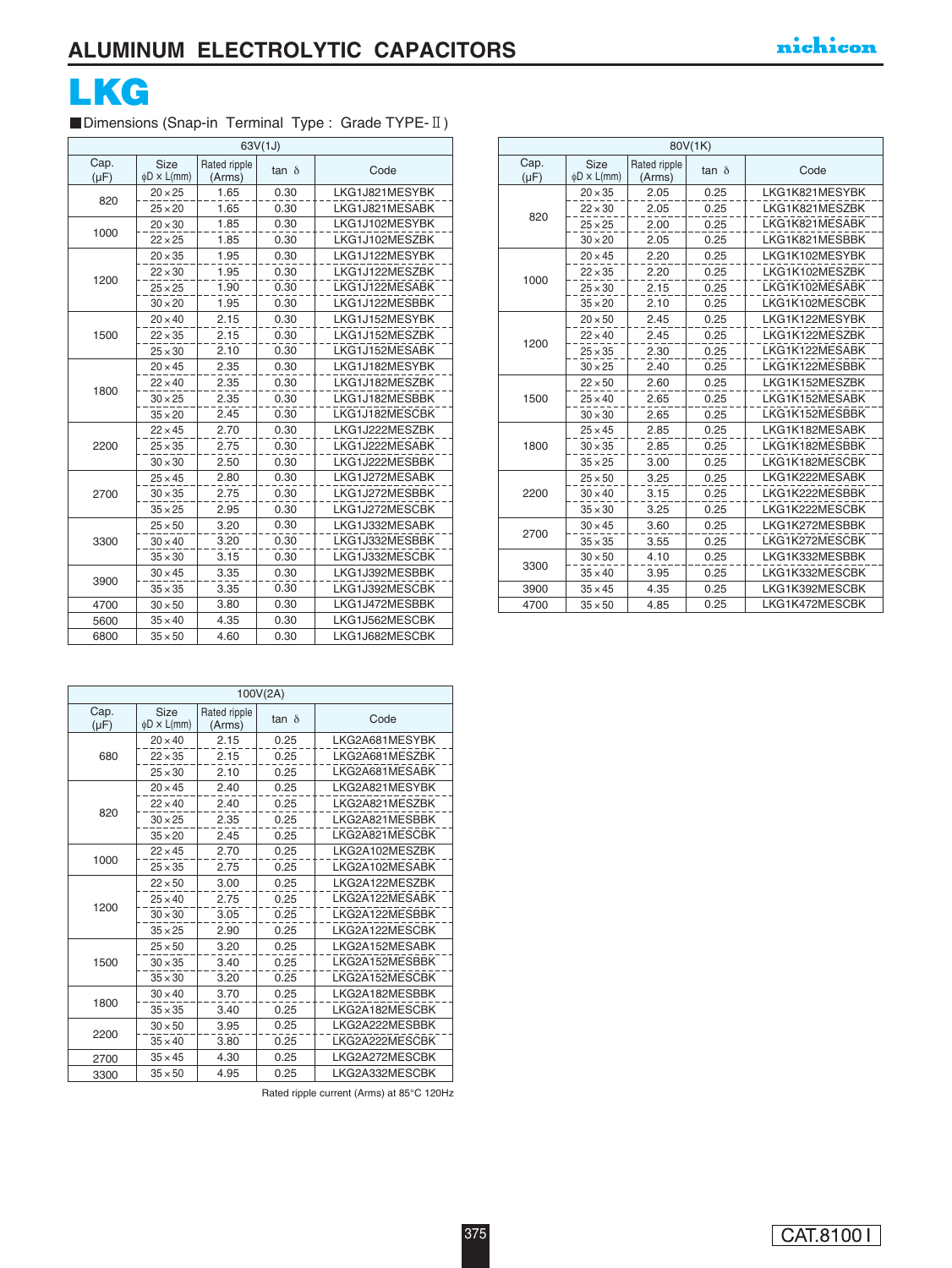

#### ■Dimensions (Snap-in Terminal Type : Grade TYPE-III)

| 16V(1C)           |                                 |                        |              |                |  |
|-------------------|---------------------------------|------------------------|--------------|----------------|--|
| Cap.<br>$(\mu F)$ | <b>Size</b><br>$\phi$ D × L(mm) | Rated ripple<br>(Arms) | $tan \delta$ | Code           |  |
| 1000              | $20 \times 20$                  | 0.90                   | 0.25         | LKG1C102MESYCK |  |
| 1200              | $22 \times 20$                  | 0.95                   | 0.25         | LKG1C122MESZCK |  |
|                   | $20 \times 25$                  | 1.10                   | 0.25         | LKG1C152MESYCK |  |
| 1500              | $25 \times 20$                  | 1.10                   | 0.25         | LKG1C152MESACK |  |
| 1800              | $22 \times 25$                  | 1.20                   | 0.25         | LKG1C182MESZCK |  |
| 2200              | $20 \times 30$                  | 1.35                   | 0.25         | LKG1C222MESYCK |  |
|                   | $30 \times 20$                  | 1.35                   | 0.25         | LKG1C222MESBCK |  |
| 2700              | $20 \times 35$                  | 1.75                   | 0.25         | LKG1C272MESYCK |  |
|                   | $25 \times 25$                  | 1.75                   | 0.25         | LKG1C272MESACK |  |
|                   | $20 \times 40$                  | 2.00                   | 0.25         | LKG1C332MESYCK |  |
| 3300              | $25 \times 30$                  | 2.00                   | 0.25         | LKG1C332MESACK |  |
|                   | $35 \times 20$                  | 1.95                   | 0.25         | LKG1C332MESCCK |  |
|                   | $20 \times 50$                  | 2.30                   | 0.25         | LKG1C392MESYCK |  |
| 3900              | $22 \times 45$                  | 2.30                   | 0.25         | LKG1C392MESZCK |  |
|                   | $25 \times 35$                  | 2.35                   | 0.25         | LKG1C392MESACK |  |
|                   | $30 \times 25$                  | 2.35                   | 0.25         | LKG1C392MESBCK |  |
|                   | $22 \times 50$                  | 2.75                   | 0.25         | LKG1C472MESZCK |  |
| 4700              | $25 \times 40$                  | 2.70                   | 0.25         | LKG1C472MESACK |  |
|                   | $30 \times 30$                  | 2.70                   | 0.25         | LKG1C472MESBCK |  |
|                   | $35 \times 25$                  | 2.60                   | 0.25         | LKG1C472MESCCK |  |
| 5600              | $25 \times 45$                  | 2.90                   | 0.25         | LKG1C562MESACK |  |
|                   | $30 \times 35$                  | 2.90                   | 0.25         | LKG1C562MESBCK |  |
|                   | $25 \times 50$                  | 3.20                   | 0.25         | LKG1C682MESACK |  |
| 6800              | $30 \times 40$                  | 3.20                   | 0.25         | LKG1C682MESBCK |  |
|                   | $35 \times 30$                  | 3.15                   | 0.25         | LKG1C682MESCCK |  |
| 8200              | $30 \times 45$                  | 3.35                   | 0.25         | LKG1C822MESBCK |  |
|                   | $35 \times 35$                  | 3.30                   | 0.25         | LKG1C822MESCCK |  |
| 10000             | $35 \times 40$                  | 3.50                   | 0.25         | LKG1C103MESCCK |  |
| 12000             | $35 \times 45$                  | 3.70                   | 0.25         | LKG1C123MESCCK |  |

| 25V(1E)           |                                 |                        |              |                |  |
|-------------------|---------------------------------|------------------------|--------------|----------------|--|
| Cap.<br>$(\mu F)$ | <b>Size</b><br>$\phi$ D × L(mm) | Rated ripple<br>(Arms) | $tan \delta$ | Code           |  |
| 680               | $20 \times 20$                  | 0.65                   | 0.22         | LKG1E681MESYCK |  |
| 820               | $22 \times 20$                  | 0.75                   | 0.22         | LKG1E821MESZCK |  |
| 1000              | $25 \times 20$                  | 0.95                   | 0.22         | LKG1E102MESACK |  |
| 1200              | $20 \times 25$                  | 1.20                   | 0.22         | LKG1E122MESYCK |  |
|                   | $20 \times 30$                  | 1.30                   | 0.22         | LKG1E152MESYCK |  |
| 1500              | $30 \times 20$                  | 1.30                   | 0.22         | LKG1E152MESBCK |  |
|                   | $20 \times 35$                  | 1.60                   | 0.22         | LKG1E182MESYCK |  |
| 1800              | $25 \times 25$                  | 1.55                   | 0.22         | LKG1E182MESACK |  |
|                   | $20 \times 40$                  | 1.85                   | 0.22         | LKG1E222MESYCK |  |
|                   | $22 \times 35$                  | 1.85                   | 0.22         | LKG1E222MESZCK |  |
| 2200              | $25 \times 30$                  | 1.80                   | 0.22         | LKG1E222MESACK |  |
|                   | $30 \times 25$                  | 1.80                   | 0.22         | LKG1E222MESBCK |  |
|                   | $35 \times 20$                  | 1.75                   | 0.22         | LKG1E222MESCCK |  |
|                   | $20 \times 50$                  | 2.20                   | 0.22         | LKG1E272MESYCK |  |
| 2700              | $22 \times 45$                  | 2.20                   | 0.22         | LKG1E272MESZCK |  |
|                   | $25 \times 35$                  | 2.15                   | 0.22         | LKG1E272MESACK |  |
|                   | $22 \times 50$                  | 2.50                   | 0.22         | LKG1E332MESZCK |  |
| 3300              | $25 \times 40$                  | 2.45                   | 0.22         | LKG1E332MESACK |  |
|                   | $30 \times 30$                  | 2.40                   | 0.22         | LKG1E332MESBCK |  |
|                   | $35 \times 25$                  | 2.45                   | 0.22         | LKG1E332MESCCK |  |
|                   | $25 \times 45$                  | 2.80                   | 0.22         | LKG1E392MESACK |  |
| 3900              | $30 \times 35$                  | 2.80                   | 0.22         | LKG1E392MESBCK |  |
|                   | $30 \times 40$                  | 3.25                   | 0.22         | LKG1E472MESBCK |  |
| 4700              | $35 \times 30$                  | 3.15                   | 0.22         | LKG1E472MESCCK |  |
|                   | $30 \times 45$                  | 3.50                   | 0.22         | LKG1E562MESBCK |  |
| 5600              | $35 \times 35$                  | 3.50                   | 0.22         | LKG1E562MESCCK |  |
| 6800              | $35 \times 40$                  | 3.80                   | 0.22         | LKG1E682MESCCK |  |
| 8200              | $35 \times 45$                  | 4.00                   | 0.22         | LKG1E822MESCCK |  |

| 35V(1V)           |                                 |                        |              |                |  |
|-------------------|---------------------------------|------------------------|--------------|----------------|--|
| Cap.<br>$(\mu F)$ | <b>Size</b><br>$\phi$ D × L(mm) | Rated ripple<br>(Arms) | tan $\delta$ | Code           |  |
|                   | $20 \times 25$                  | 0.85                   | 0.22         | LKG1V821MESYCK |  |
| 820               | $25 \times 20$                  | 0.85                   | 0.22         | LKG1V821MESACK |  |
|                   | $20 \times 30$                  | 1.05                   | 0.22         | LKG1V102MESYCK |  |
| 1000              | $22 \times 25$                  | 1.00                   | 0.22         | LKG1V102MESZCK |  |
|                   | $20 \times 35$                  | 1.45                   | 0.22         | LKG1V122MESYCK |  |
|                   | $22 \times 30$                  | 1.45                   | 0.22         | LKG1V122MESZCK |  |
| 1200              | $25 \times 25$                  | 1.40                   | 0.22         | LKG1V122MESACK |  |
|                   | $30 \times 20$                  | 1.40                   | 0.22         | LKG1V122MESBCK |  |
|                   | $20 \times 40$                  | 1.55                   | 0.22         | LKG1V152MESYCK |  |
| 1500              | $22 \times 35$                  | 1.55                   | 0.22         | LKG1V152MESZCK |  |
|                   | $25 \times 30$                  | 1.50                   | 0.22         | LKG1V152MESACK |  |
|                   | $20 \times 45$                  | 1.80                   | 0.22         | LKG1V182MESYCK |  |
|                   | $22 \times 40$                  | 1.75                   | 0.22         | LKG1V182MESZCK |  |
| 1800              | $30 \times 25$                  | 1.75                   | 0.22         | LKG1V182MESBCK |  |
|                   | $35 \times 20$                  | 1.70                   | 0.22         | LKG1V182MESCCK |  |
|                   | $20 \times 50$                  | 2.00                   | 0.22         | LKG1V222MESYCK |  |
|                   | $22 \times 45$                  | 1.95                   | 0.22         | LKG1V222MESZCK |  |
| 2200              | $25 \times 35$                  | 1.95                   | 0.22         | LKG1V222MESACK |  |
|                   | $30 \times 30$                  | 1.95                   | 0.22         | LKG1V222MESBCK |  |
|                   | $25 \times 45$                  | 2.35                   | 0.22         | LKG1V272MESACK |  |
| 2700              | $30 \times 35$                  | 2.30                   | 0.22         | LKG1V272MESBCK |  |
|                   | $35 \times 25$                  | 2.30                   | 0.22         | LKG1V272MESCCK |  |
|                   | $25 \times 50$                  | 2.70                   | 0.22         | LKG1V332MESACK |  |
| 3300              | $30 \times 40$                  | 2.70                   | 0.22         | LKG1V332MESBCK |  |
|                   | $35 \times 30$                  | 2.65                   | 0.22         | LKG1V332MESCCK |  |
|                   | $30 \times 45$                  | 3.00                   | 0.22         | LKG1V392MESBCK |  |
| 3900              | $35 \times 35$                  | 3.00                   | 0.22         | LKG1V392MESCCK |  |
|                   | $30 \times 50$                  | 3.55                   | 0.22         | LKG1V472MESBCK |  |
| 4700              | $35 \times 40$                  | 3.55                   | 0.22         | LKG1V472MESCCK |  |
| 5600              | $35 \times 45$                  | 3.80                   | 0.22         | LKG1V562MESCCK |  |
| 6800              | $35 \times 50$                  | 4.15                   | 0.22         | LKG1V682MESCCK |  |

| 50V(1H)           |                                 |                        |              |                |  |  |
|-------------------|---------------------------------|------------------------|--------------|----------------|--|--|
| Cap.<br>$(\mu F)$ | <b>Size</b><br>$\phi$ D × L(mm) | Rated ripple<br>(Arms) | $tan \delta$ | Code           |  |  |
|                   | $20 \times 30$                  | 1.05                   | 0.22         | LKG1H681MESYCK |  |  |
| 680               | $22 \times 25$                  | 1.00                   | 0.22         | LKG1H681MESZCK |  |  |
|                   | $22 \times 30$                  | 1.40                   | 0.22         | LKG1H821MESZCK |  |  |
| 820               | $25 \times 25$                  | 1.35                   | 0.22         | LKG1H821MESACK |  |  |
|                   | $30 \times 20$                  | 1.35                   | 0.22         | LKG1H821MESBCK |  |  |
| 1000              | $20 \times 35$                  | 1.80                   | 0.22         | LKG1H102MESYCK |  |  |
|                   | $20 \times 40$                  | 1.95                   | 0.22         | LKG1H122MESYCK |  |  |
|                   | $25 \times 30$                  | 1.95                   | 0.22         | LKG1H122MESACK |  |  |
| 1200              | $30 \times 25$                  | 1.90                   | 0.22         | LKG1H122MESBCK |  |  |
|                   | $35 \times 20$                  | 1.90                   | 0.22         | LKG1H122MESCCK |  |  |
|                   | $20 \times 50$                  | 2.20                   | 0.22         | LKG1H152MESYCK |  |  |
|                   | $22 \times 45$                  | 2.20                   | 0.22         | LKG1H152MESZCK |  |  |
| 1500              | $25 \times 35$                  | 2.15                   | 0.22         | LKG1H152MESACK |  |  |
|                   | $30 \times 30$                  | 2.15                   | 0.22         | LKG1H152MESBCK |  |  |
|                   | $22 \times 50$                  | 2.45                   | 0.22         | LKG1H182MESZCK |  |  |
| 1800              | $25 \times 40$                  | 2.45                   | 0.22         | LKG1H182MESACK |  |  |
|                   | $35 \times 25$                  | 2.40                   | 0.22         | LKG1H182MESCCK |  |  |
|                   | $25 \times 50$                  | 2.65                   | 0.22         | LKG1H222MESACK |  |  |
| 2200              | $30 \times 35$                  | 2.60                   | 0.22         | LKG1H222MESBCK |  |  |
|                   | $35 \times 30$                  | 2.60                   | 0.22         | LKG1H222MESCCK |  |  |
| 2700              | $30 \times 45$                  | 3.00                   | 0.22         | LKG1H272MESBCK |  |  |
|                   | $35 \times 35$                  | 2.95                   | 0.22         | LKG1H272MESCCK |  |  |
| 3300              | $30 \times 50$                  | 3.30                   | 0.22         | LKG1H332MESBCK |  |  |
|                   | $35 \times 40$                  | 3.25                   | 0.22         | LKG1H332MESCCK |  |  |
| 3900              | $35 \times 45$                  | 3.50                   | 0.22         | LKG1H392MESCCK |  |  |
| 4700              | $35 \times 50$                  | 3.90                   | 0.22         | LKG1H472MESCCK |  |  |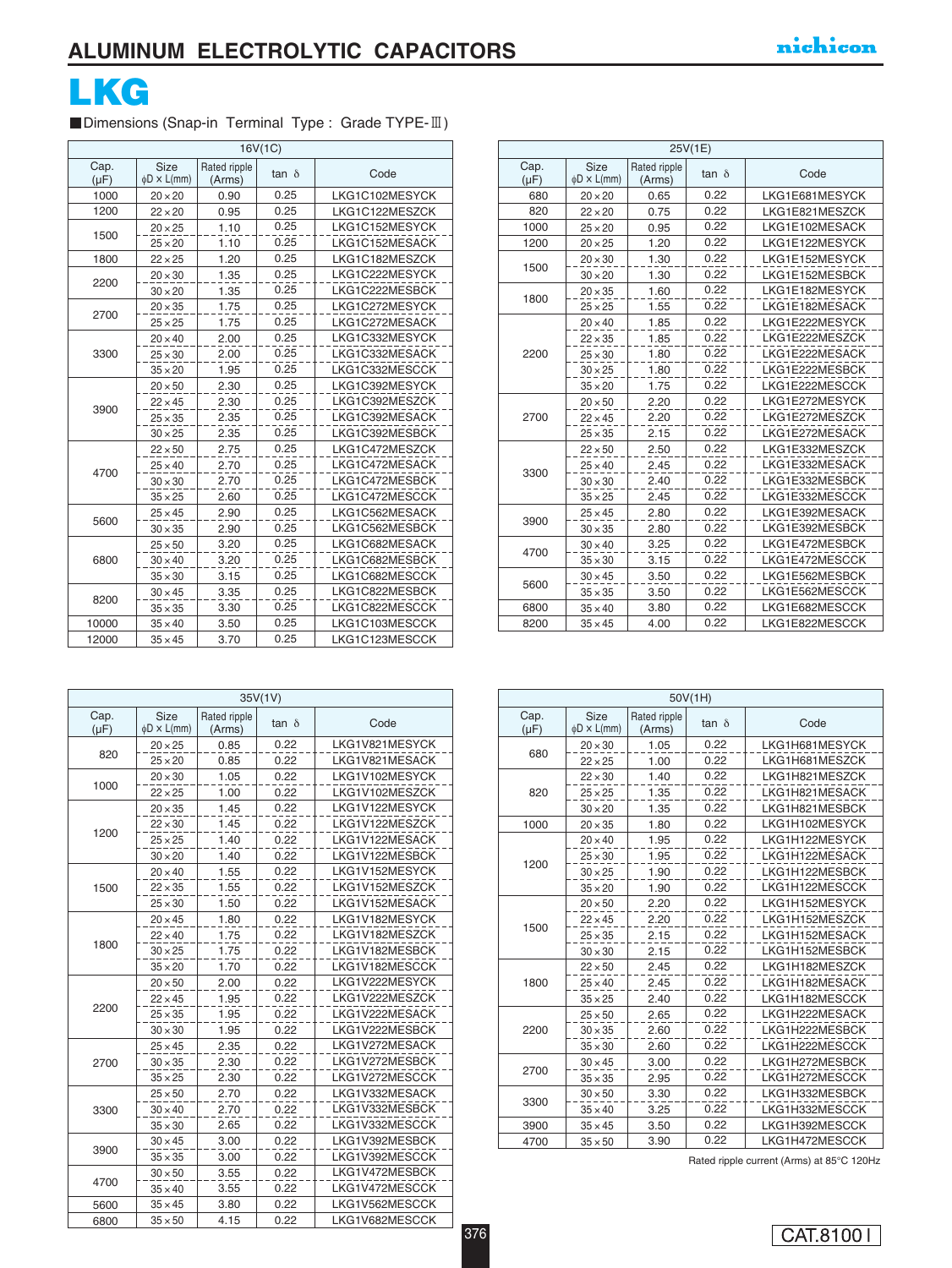

#### ■Dimensions (Snap-in Terminal Type : Grade TYPE-II)

| 63V(1J)           |                          |                        |              |                |  |
|-------------------|--------------------------|------------------------|--------------|----------------|--|
| Cap.<br>$(\mu F)$ | Size<br>$\phi$ D × L(mm) | Rated ripple<br>(Arms) | $tan \delta$ | Code           |  |
|                   | $20 \times 30$           | 1.75                   | 0.22         | LKG1J681MESYCK |  |
| 680               | $22 \times 25$           | 1.75                   | 0.22         | LKG1J681MESZCK |  |
|                   | $30 \times 20$           | 1.90                   | 0.22         | LKG1J681MESBCK |  |
|                   | $20 \times 35$           | 1.90                   | 0.22         | LKG1J821MESYCK |  |
| 820               | $22 \times 30$           | 1.90                   | 0.22         | LKG1J821MESZCK |  |
|                   | $25 \times 25$           | 1.85                   | 0.22         | LKG1J821MESACK |  |
|                   | $20 \times 40$           | 2.10                   | 0.22         | LKG1J102MESYCK |  |
| 1000              | $22 \times 35$           | 2.05                   | 0.22         | LKG1J102MESZCK |  |
|                   | $25 \times 30$           | 2.00                   | 0.22         | LKG1J102MESACK |  |
|                   | $20 \times 45$           | 2.35                   | 0.22         | LKG1J122MESYCK |  |
| 1200              | $22 \times 40$           | 2.25                   | 0.22         | LKG1J122MESZCK |  |
|                   | $30 \times 25$           | 2.20                   | 0.22         | LKG1J122MESBCK |  |
|                   | $35 \times 20$           | 2.30                   | 0.22         | LKG1J122MESCCK |  |
| 1500              | $22 \times 45$           | 2.60                   | 0.22         | LKG1J152MESZCK |  |
|                   | $25 \times 35$           | 2.65                   | 0.22         | LKG1J152MESACK |  |
|                   | $22 \times 50$           | 2.90                   | 0.22         | LKG1J182MESZCK |  |
| 1800              | $25 \times 40$           | 2.90                   | 0.22         | LKG1J182MESACK |  |
|                   | $30 \times 30$           | 2.90                   | 0.22         | LKG1J182MESBCK |  |
|                   | $35 \times 25$           | 2.75                   | 0.22         | LKG1J182MESCCK |  |
| 2200              | $25 \times 45$           | 3.25                   | 0.22         | LKG1J222MESACK |  |
|                   | $30 \times 35$           | 3.20                   | 0.22         | LKG1J222MESBCK |  |
| 2700              | $30 \times 45$           | 3.30                   | 0.22         | LKG1J272MESBCK |  |
|                   | $35 \times 30$           | 3.65                   | 0.22         | LKG1J272MESCCK |  |
| 3300              | $30 \times 50$           | 3.80                   | 0.22         | LKG1J332MESBCK |  |
|                   | $35 \times 35$           | 4.00                   | 0.22         | LKG1J332MESCCK |  |
| 3900              | $35 \times 40$           | 4.30                   | 0.22         | LKG1J392MESCCK |  |
| 4700              | $35 \times 50$           | 4.50                   | 0.22         | LKG1J472MESCCK |  |

| 80V(1K)           |                          |                        |              |                |  |  |
|-------------------|--------------------------|------------------------|--------------|----------------|--|--|
| Cap.<br>$(\mu F)$ | Size<br>$\phi$ D × L(mm) | Rated ripple<br>(Arms) | tan $\delta$ | Code           |  |  |
|                   | $20 \times 45$           | 2.10                   | 0.20         | LKG1K681MESYCK |  |  |
| 680               | $22 \times 35$           | 2.25                   | 0.20         | LKG1K681MESZCK |  |  |
|                   | $25 \times 30$           | 2.15                   | 0.20         | LKG1K681MESACK |  |  |
|                   | $20 \times 50$           | 2.40                   | 0.20         | LKG1K821MESYCK |  |  |
|                   | $22 \times 40$           | 2.45                   | 0.20         | LKG1K821MESZCK |  |  |
| 820               | $25 \times 35$           | 2.35                   | 0.20         | LKG1K821MESACK |  |  |
|                   | $30 \times 25$           | 2.40                   | 0.20         | LKG1K821MESBCK |  |  |
|                   | $35 \times 20$           | 2.55                   | 0.20         | LKG1K821MESCCK |  |  |
|                   | $22 \times 50$           | 2.60                   | 0.20         | LKG1K102MESZCK |  |  |
| 1000              | $25 \times 40$           | 2.60                   | 0.20         | LKG1K102MESACK |  |  |
|                   | $30 \times 30$           | 2.60                   | 0.20         | LKG1K102MESBCK |  |  |
|                   | $25 \times 45$           | 2.85                   | 0.20         | LKG1K122MESACK |  |  |
| 1200              | $30 \times 35$           | 2.80                   | 0.20         | LKG1K122MESBCK |  |  |
|                   | $35 \times 25$           | 2.95                   | 0.20         | LKG1K122MESCCK |  |  |
|                   | $25 \times 50$           | 3.30                   | 0.20         | LKG1K152MESACK |  |  |
| 1500              | $30 \times 40$           | 3.20                   | 0.20         | LKG1K152MESBCK |  |  |
|                   | $35 \times 30$           | 3.25                   | 0.20         | LKG1K152MESCCK |  |  |
| 1800              | $30 \times 45$           | 3.55                   | 0.20         | LKG1K182MESBCK |  |  |
|                   | $35 \times 35$           | 3.50                   | 0.20         | LKG1K182MESCCK |  |  |
| 2200              | $30 \times 50$           | 4.05                   | 0.20         | LKG1K222MESBCK |  |  |
|                   | $35 \times 40$           | 3.90                   | 0.20         | LKG1K222MESCCK |  |  |
| 2700              | $35 \times 45$           | 4.45                   | 0.20         | LKG1K272MESCCK |  |  |
| 3300              | $35 \times 50$           | 5.05                   | 0.20         | LKG1K332MESCCK |  |  |

| 100V(2A)          |                                 |                        |              |                |  |  |
|-------------------|---------------------------------|------------------------|--------------|----------------|--|--|
| Cap.<br>$(\mu F)$ | <b>Size</b><br>$\phi$ D × L(mm) | Rated ripple<br>(Arms) | tan $\delta$ | Code           |  |  |
| 680               | $22 \times 45$                  | 2.65                   | 0.20         | LKG2A681MESZCK |  |  |
|                   | $25 \times 35$                  | 2.70                   | 0.20         | LKG2A681MESACK |  |  |
|                   | $22 \times 50$                  | 3.00                   | 0.20         | LKG2A821MESZCK |  |  |
| 820               | $25 \times 40$                  | 3.00                   | 0.20         | LKG2A821MESACK |  |  |
|                   | $30 \times 30$                  | 3.00                   | 0.20         | LKG2A821MESBCK |  |  |
|                   | $35 \times 25$                  | 2.85                   | 0.20         | LKG2A821MESCCK |  |  |
|                   | $25 \times 50$                  | 3.10                   | 0.20         | LKG2A102MESACK |  |  |
| 1000              | $30 \times 35$                  | 3.30                   | 0.20         | LKG2A102MESBCK |  |  |
|                   | $35 \times 30$                  | 3.05                   | 0.20         | LKG2A102MESCCK |  |  |
| 1200              | $30 \times 40$                  | 3.60                   | 0.20         | LKG2A122MESBCK |  |  |
|                   | $35 \times 35$                  | 3.30                   | 0.20         | LKG2A122MESCCK |  |  |
|                   | $30 \times 50$                  | 3.90                   | 0.20         | LKG2A152MESBCK |  |  |
| 1500              | $35 \times 40$                  | 3.75                   | 0.20         | LKG2A152MESCCK |  |  |
| 1800              | $35 \times 45$                  | 4.15                   | 0.20         | LKG2A182MESCCK |  |  |
| 2200              | $35 \times 50$                  | 4.75                   | 0.20         | LKG2A222MESCCK |  |  |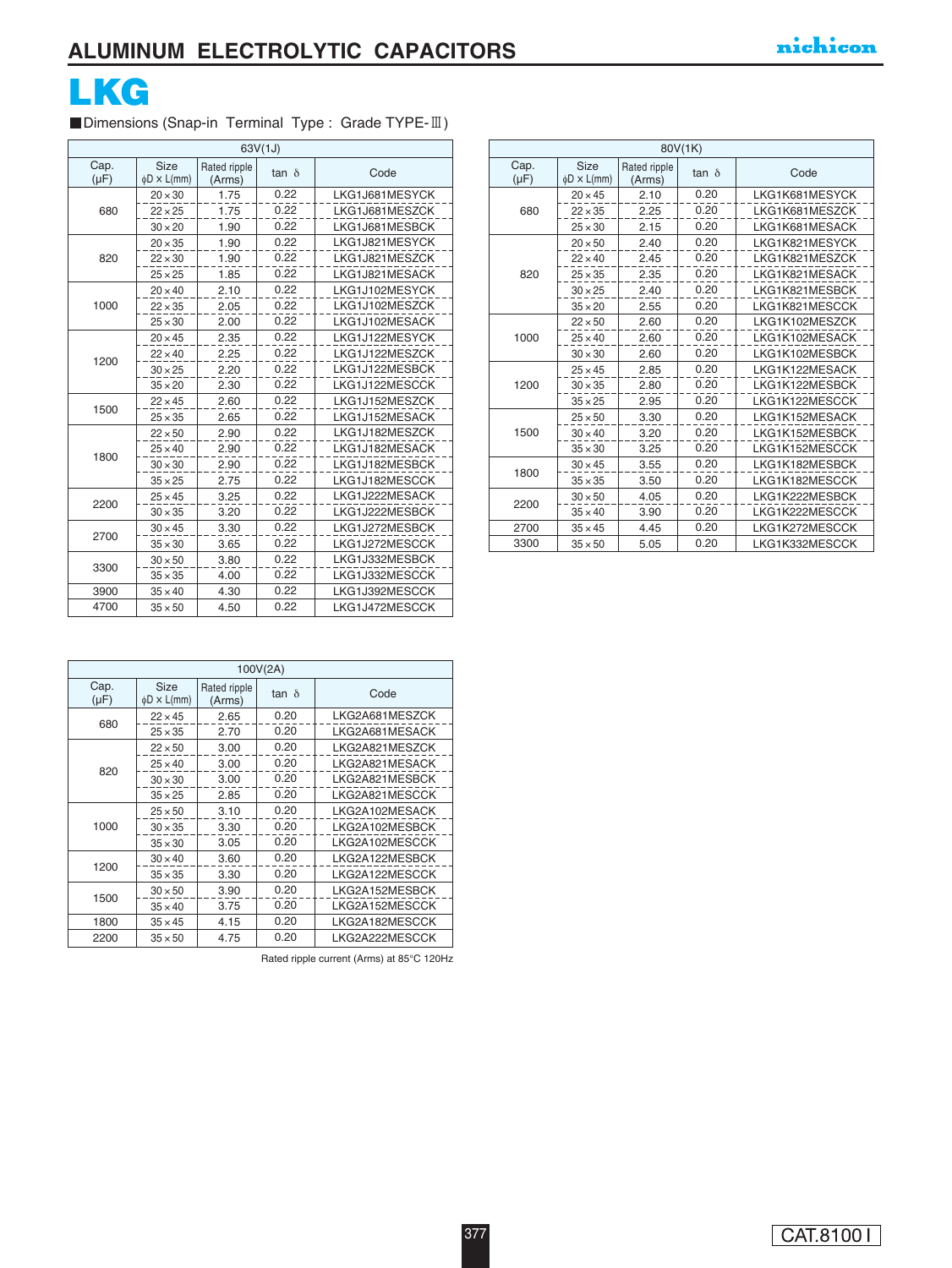

Dimensions (Lug Terminal Type : Grade TYPE- I )

| <b>Rated Voltage</b><br>(V)(code) | Cap.<br>$(\mu F)$ | <b>Size</b><br>$\phi$ D × L(mm) | Rated ripple<br>(Arms) | $tan \delta$ | Code         |
|-----------------------------------|-------------------|---------------------------------|------------------------|--------------|--------------|
| 50V(1H)                           | 22000             | $40 \times 68$                  | 5.40                   | 0.30         | LKG1H223MKNF |
| 63V(1J)                           | 15000             | $40 \times 68$                  | 5.60                   | 0.30         | LKG1J153MKNF |
|                                   | 22000             | $40 \times 100$                 | 6.60                   | 0.30         | LKG1J223MKNF |
|                                   | 10000             | $40 \times 68$                  | 5.40                   | 0.25         | LKG1K103MKNF |
| 80V(1K)                           | 15000             | $40 \times 100$                 | 6.50                   | 0.25         | LKG1K153MKNF |
|                                   | 22000             | $50 \times 100$                 | 7.80                   | 0.25         | LKG1K223MKZF |
|                                   | 6800              | $40 \times 68$                  | 5.10                   | 0.25         | LKG2A682MKNF |
| 100V(2A)                          | 10000             | $40 \times 100$                 | 6.00                   | 0.25         | LKG2A103MKNF |
|                                   | 15000             | $50 \times 100$                 | 7.40                   | 0.25         | LKG2A153MKZF |
|                                   | 22000             | $63 \times 80$                  | 9.70                   | 0.25         | LKG2A223MKZF |

### Dimensions (Lug Terminal Type : Grade TYPE-II)

| <b>Rated Voltage</b><br>(V)(code) | Cap.<br>$(\mu F)$ | <b>Size</b><br>$\phi$ D × L(mm) | Rated ripple<br>(Arms) | $tan \delta$ | Code        |
|-----------------------------------|-------------------|---------------------------------|------------------------|--------------|-------------|
|                                   | 10000             | $35 \times 80$                  | 4.60                   | 0.30         | LKG1H103MKN |
| 50(1H)                            | 15000             | $40 \times 80$                  | 6.10                   | 0.30         | LKG1H153MKN |
|                                   | 22000             | $50 \times 80$                  | 8.30                   | 0.30         | LKG1H223MKZ |
|                                   | 6800              | $35 \times 68$                  | 4.30                   | 0.30         | LKG1J682MKN |
| 63(1J)                            | 10000             | $40 \times 80$                  | 4.90                   | 0.30         | LKG1J103MKN |
|                                   | 15000             | $40 \times 100$                 | 6.70                   | 0.30         | LKG1J153MKN |
|                                   | 22000             | $50 \times 100$                 | 9.10                   | 0.30         | LKG1J223MKZ |
|                                   | 6800              | $40 \times 100$                 | 6.10                   | 0.25         | LKG1K682MKN |
| 80(1K)                            | 10000             | $50 \times 80$                  | 6.20                   | 0.25         | LKG1K103MKZ |
|                                   | 15000             | $50 \times 100$                 | 8.40                   | 0.25         | LKG1K153MKZ |
|                                   | 22000             | $63 \times 100$                 | 11.6                   | 0.25         | LKG1K223MKZ |
|                                   | 6800              | $50 \times 80$                  | 6.20                   | 0.25         | LKG2A682MKZ |
| 100(2A)                           | 10000             | $50 \times 100$                 | 6.90                   | 0.25         | LKG2A103MKZ |
|                                   | 15000             | $63 \times 80$                  | 8.70                   | 0.25         | LKG2A153MKZ |
|                                   | 22000             | $76 \times 100$                 | 12.9                   | 0.25         | LKG2A223MKZ |

#### ■ Dimensions (Lug Terminal Type : Grade TYPE-III)

| <b>Rated Voltage</b><br>(V)(code) | Cap.<br>$(\mu F)$ | <b>Size</b><br>$\phi$ D × L(mm) | Rated ripple<br>(Arms) | $tan \delta$ | Code         |
|-----------------------------------|-------------------|---------------------------------|------------------------|--------------|--------------|
|                                   | 6800              | $40 \times 80$                  | 5.50                   | 0.22         | LKG1H682MKNS |
|                                   | 10000             | $40 \times 100$                 | 6.10                   | 0.22         | LKG1H103MKNS |
| 50(1H)                            | 15000             | $50 \times 100$                 | 8.40                   | 0.22         | LKG1H153MKZS |
|                                   | 22000             | $63 \times 80$                  | 10.5                   | 0.22         | LKG1H223MKZS |
|                                   | 6800              | $40 \times 100$                 | 6.10                   | 0.22         | LKG1J682MKNS |
| 63(1J)                            | 10000             | $50 \times 80$                  | 6.20                   | 0.22         | LKG1J103MKZS |
|                                   | 15000             | $63 \times 80$                  | 8.70                   | 0.22         | LKG1J153MKZS |
|                                   | 22000             | $63 \times 100$                 | 11.6                   | 0.22         | LKG1J223MKZS |
|                                   | 6800              | $50 \times 80$                  | 6.70                   | 0.20         | LKG1K682MKZS |
| 80(1K)                            | 10000             | $63 \times 80$                  | 7.60                   | 0.20         | LKG1K103MKZS |
|                                   | 15000             | $63 \times 100$                 | 10.1                   | 0.20         | LKG1K153MKZS |
|                                   | 22000             | $76 \times 100$                 | 13.7                   | 0.20         | LKG1K223MKZS |
|                                   | 6800              | $50 \times 100$                 | 7.30                   | 0.20         | LKG2A682MKZS |
| 100(2A)                           | 10000             | $63 \times 100$                 | 8.30                   | 0.20         | LKG2A103MKZS |
|                                   | 15000             | $76 \times 100$                 | 11.3                   | 0.20         | LKG2A153MKZS |